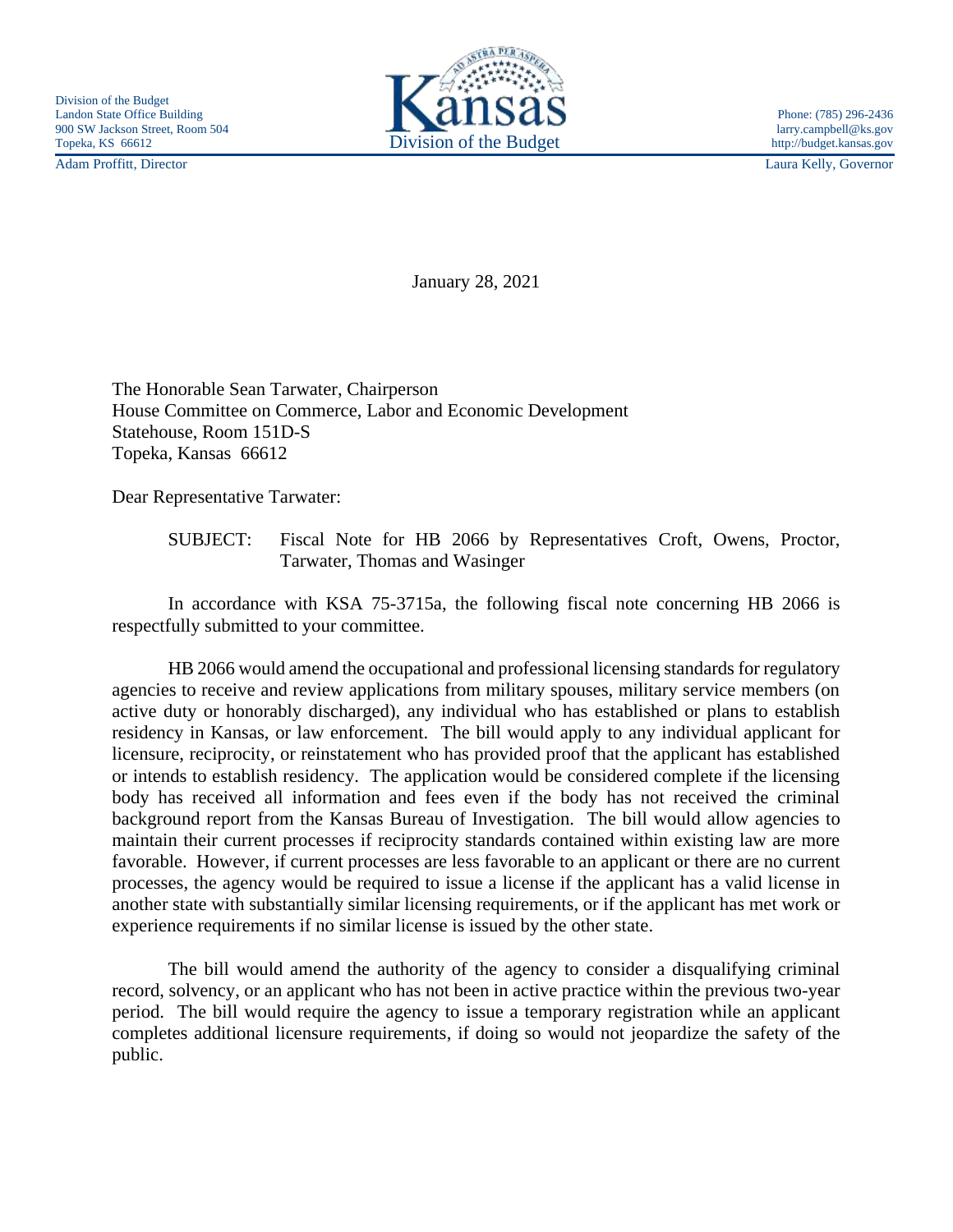The Honorable Sean Tarwater, Chairperson Page 2—HB 2066

The bill would also require the regulatory agency to provide a determination and response to any military, veteran, or military spouse applicant within 15 calendar days of receipt of a complete application, and a response to any other applicant within 45 calendar days of receipt of complete application. Determinations must be specific and not general. The bill would include a provision stating nothing in the bill is designed to interfere with federal requirements or a multistate compact, and the determination regarding favorability rests with the licensing body. The bill would require each regulatory agency to adopt rules and regulations consistent with these requirements. Beginning in FY 2022, and by August 31 of each year, the licensing bodies would be required to provide a report to the Director of the Kansas Legislative Research Department that would include any information required by the Director and the bill. The Director would be required to develop a report that would be presented to the Office of the Governor, the House Committee on Commerce, Labor and Economic Development, the Senate Commerce Committee, the House Appropriations Committee, and the Senate Ways and Means Committee by January 15 of the succeeding year.

The Division of the Budget contacted a sample of state agencies regarding the fiscal effect for HB 2066 and the responses from these agencies are summarized below.

The Board of Healing Arts indicates that HB 2066 would require additional expenditures of \$14,120 from the Healing Arts Fee Fund and 1.00 Licensing Analyst FTE position for FY 2021 and \$48,485 for FY 2022. The expenditures for FY 2022 would be for the full-year costs of the position. The Board may receive increased revenue from some additional applicants requesting Kansas licensure, however the number of requests is expected to be negligible.

The Board of Nursing indicates enactment of HB 2066 would cost less than \$2,000 from special revenue funds for revising applications and some licensure rules and regulations.

The Behavioral Sciences Regulatory Board indicates that HB 2066 would require the hiring of 2.00 additional Credentialing Specialist FTE positions in order to complete applications within fifteen days. The total administrative costs to the Board would be \$86,400 from the Behavioral Sciences Regulatory Board Fee Fund in FY 2022. Of the total, \$81,400 would be for salary and fringe benefits and \$5,000 would be for operating costs.

The Board of Pharmacy receives approximately 2,650 initial applications per fiscal year that would meet the criteria of the bill. Therefore, the Board anticipates an increase of \$7,500 for contractual attorney services and \$35,750 for salaries and fringe benefits for 0.50 licensing FTE position for a total cost of \$43,250.

The Department of Education anticipates an increase of \$65,000 salaries and fringe benefits from the State General Fund for 1.00 FTE position.

The Kansas Insurance Department, the Board of Technical Professions, the Board of Mortuary Arts, the Board of Barbering, and the Real Estate Appraisal Board each indicate that HB 2066 could have a fiscal effect, but that it is not possible to estimate the number of potential